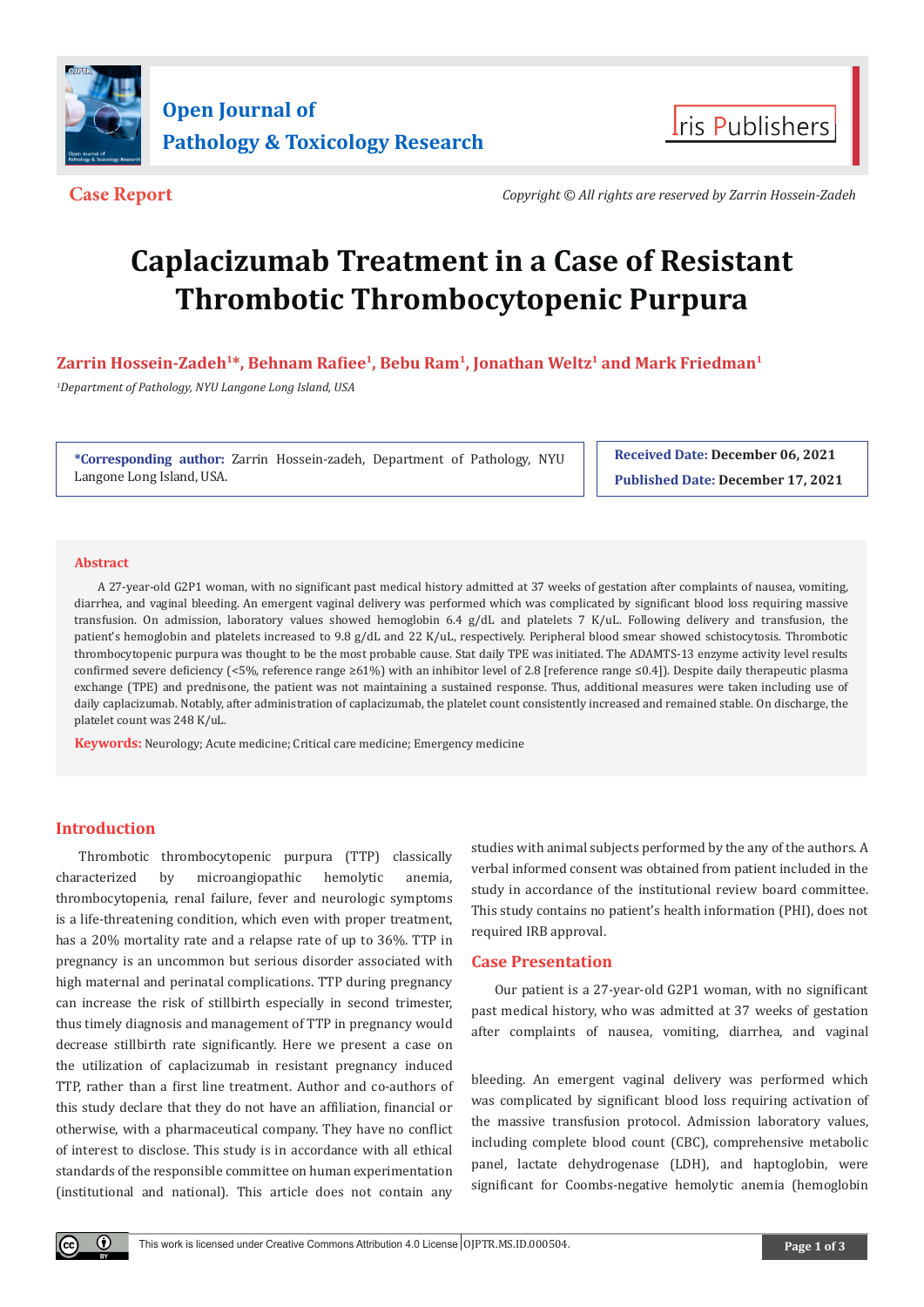[hgb] 6.4 g/dL) and severe thrombocytopenia (platelets 7 K/uL). Following the delivery and transfusion, the patient's hemoglobin and platelets increased to 9.8 g/dL and 22 K/uL, respectively. Peripheral blood smear confirmed severe thrombocytopenia and showed 2+ schistocytosis. Of note, the patient's prior platelet count at 26 weeks gestation was 275 K/uL. The working differentials included HELLP syndrome, thrombotic thrombocytopenic purpura (TTP), immune thrombocytopenic purpura, hemolytic uremic syndrome, disseminated intravascular coagulation, fatty liver of pregnancy, and pre-eclampsia. However, given normal fibrinogen, prothrombin time (PT), activated partial thromboplastin time (aPTT), liver function tests, creatinine, and the degree of thrombocytopenia, TTP was thought to be the most probable cause. The calculated PLASMIC score of 7, predicted a high risk for severe ADAMTS-13 deficiency. Stat daily therapeutic plasma exchange (TPE) was initiated (1 plasma volume and 2 g of calcium gluconate). The ADAMTS-13 enzyme activity level results confirmed severe deficiency (<5%, reference range ≥61%) with

an inhibitor level of 2.8 [reference range ≤0.4]). Prednisone oral immunosuppression (75mg daily) was added. The Figure below tracks the patient's daily pre- and post-TPE platelet counts, hgb levels, and LDH. As depicted, despite daily TPE, the patient was not maintaining a sustained response. Thus, additional measures were taken, which included increasing the replacement volume from 1 to 1.5 plasma volumes, use of cryodepleted plasma, rituximab, and addition of daily caplacizumab. The patient was discharged 1-day post-TPE #20 on prednisone, rituximab, and caplacizumab. Notably, after administration of caplacizumab, the platelet count consistently increased and remained stable despite refractory thrombocytopenia to other lines of treatment. On discharge, the platelet count was 248 K/uL. At 1 month follow up, caplacizumab was discontinued and the ADAMTS-13 enzyme activity was 41% with a platelet count of 278 K/uL. Prednisone was discontinued at 2 months with an ADAMTS-13 level of 82%. At 3 months, ADAMTS-13 was 87% and all other laboratory parameters remained normal.



#### **Discussion**

TTP during pregnancy can increase the risk of stillbirth especially in second trimester; thus, timely diagnosis and management of TTP in pregnancy would decrease the stillbirth rate significantly [1,2]. A calculated score based on platelet count, evidence of hemolysis, active cancer, history of solid organ transplant, MCV, INR, and creatine levels (PLASMIC Score) is used to risk stratify

individuals for further workup and treatment of TTP [3]. The first line treatment for TTP is daily TPE and glucocorticoids. In case of refractory disease, additional measures, including increased replacement volume, use of cryodepleted plasma, twice-daily TPE, and rituximab, may be recommended. Nonetheless, if none of the above-mentioned treatments are effective, caplacizumab, a novel nanobody agent which attaches to A1 domain of vWF and prevents